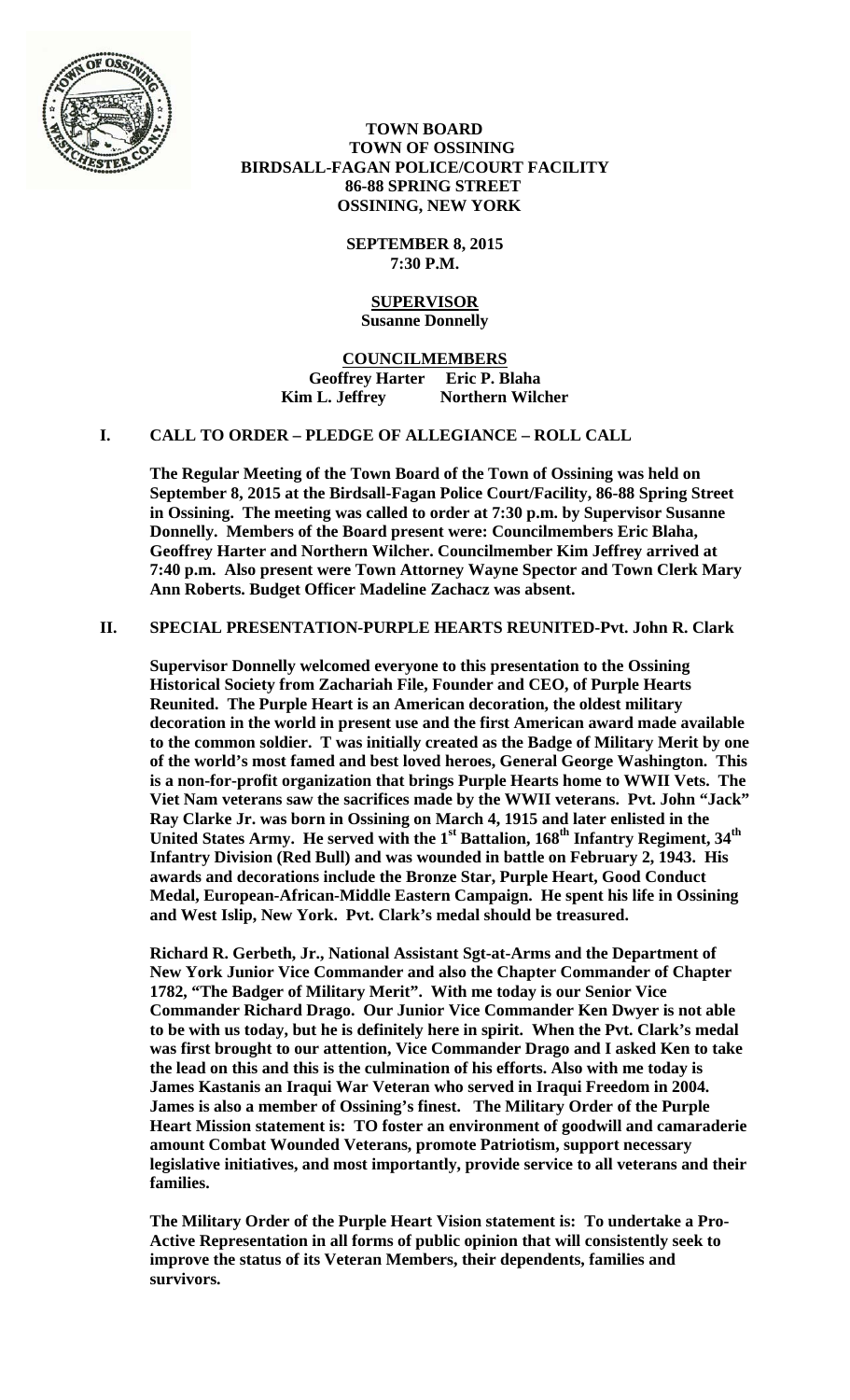**So what does all that mean to me, and why does the Military Order of the Purple Heart have a vested interest to be here today? We are here because Every Purple Heart Matters and one Purple Heart is just as important as the next. It doesn't matter what the war was or is – it doesn't matter whether you agree with it or not – because it's not about the war, it's about the warrior! I feel it is my obligation to live by the MOPH mission statement every day, especially in promoting Patriotism and providing service to all veterans and their families. That is exactly what we ae doing here today by bringing Private John R. Clark's medal back to his birthplace in Ossining, New York. This undertaking is being carried out by the unwavering dedication of one of our Patriot members that I am very proud to call a friend.** 

**In addition to being a United States Army Captain, as you know Zachariah Fike has made it his life's mission to return lost or stolen Military Medals, mostly Purple Hearts. What you may not know is that we at MOPH are so proud to have Captain Zachariah Fike onboard as of August 2014 as a National Officer like myself, he is the National Director of the MOPH Medal Recovery Program. We are lucky to have Patriot members like him in our ranks. On behalf of the Military Order of the Purple Heart I thank you all for being here today.** 

Eugene Lang, Sgt 1<sup>st</sup> Air Cavalry, Sr. Vice Commander, stated that the Town of **Ossining was proclaimed at Purple Heart Community in 2013.** 

**Captain Fike told a story of how a dog found a lost Purple Heart while digging in the backyard. All Purple Hearts deserve a home. This is a symbol of a soldier who shed blood for their county. Never forget the man. Captain Fike made the presentation to John Wunderlich, of the Ossining Historical Society. Mr. Wunderlich accepted on behalf of the Historical Society and it will be placed in the War Room.**

### **III. PUBLIC HEARINGS:**

 **Public Hearing in the matter of Local Law #5 of 2015- "Amending Notification Provisions of the Town Code"** 

**At 7:52 P.M., the Public Hearing was opened.** 

**Public Hearing in the matter of Local Law #5 of 2015 "Amending Notification Provisions of the Town Code.** 

**Gareth Hougham, Old Albany Post Road, read a prepared statement. Councilman Eric Blaha questioned whether he had approached the DEC with this analysis.** 

**Wendy Masserman, commented on High View Farms.** 

**At 7:53 P.M., Councilmember Jeffrey moved and it was seconded by Councilmember Harter that the Public Hearing be adjourned until September 22nd 2015.**

 **Public Hearing in the matter of Local Law #6 of 2015- "Amending the Tree Protection Chapter of the Town Code"** 

**At 7:54 P.M., the Public Hearing was opened.** 

**At 7:55 P.M., Councilmember Jeffrey moved and it was seconded by Councilmember Harter that the Public Hearing be adjourned until September 22nd 2015.**

 **Public Hearing in the matter of Local Law #7 of 2015- "Amending the Freshwater Wetlands, Watercourses and Water Bodies Protection Chapter of the Town Code"** 

**At 7:55 P.M., the Public Hearing was opened.**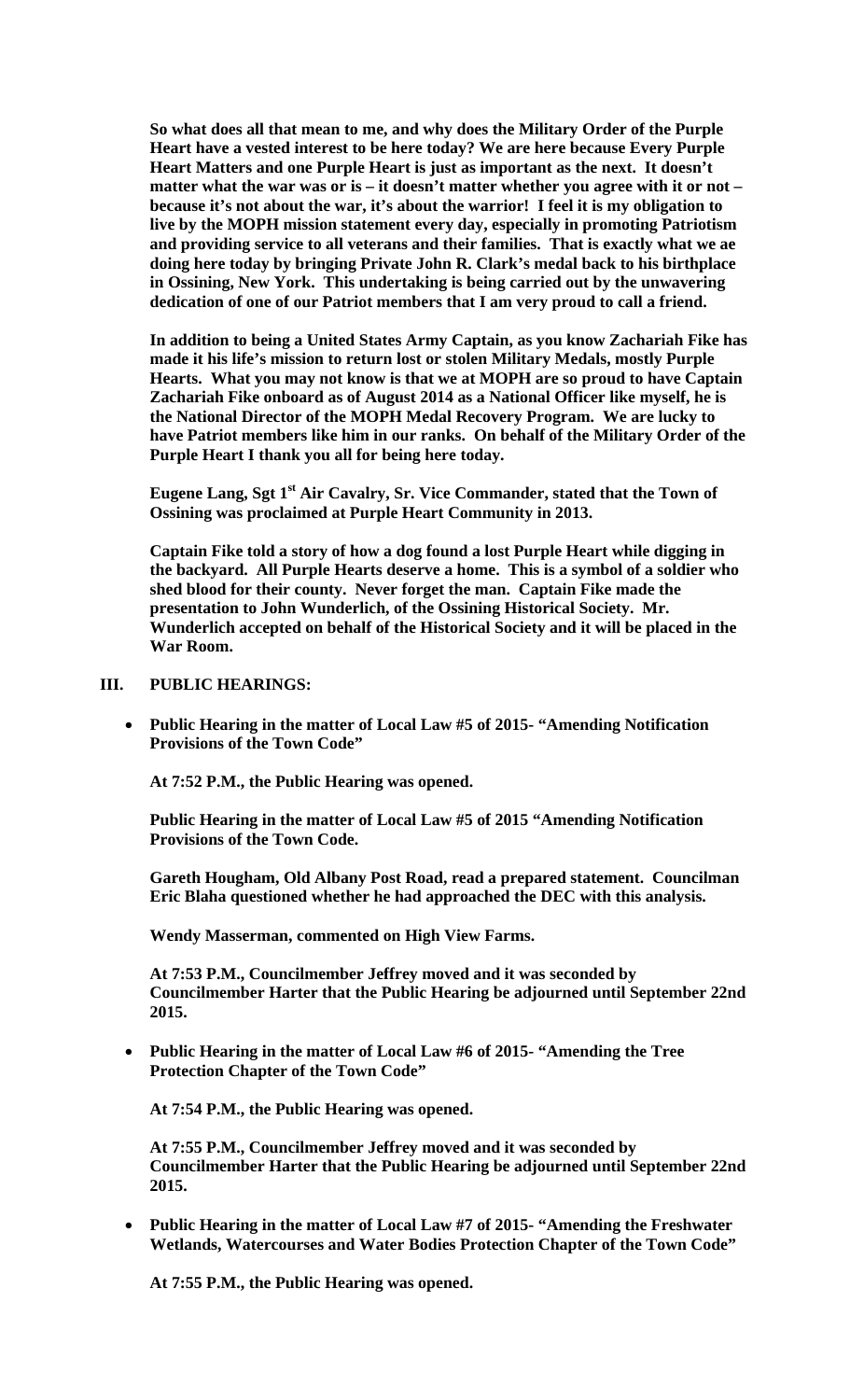**Mr. Gareth Hougham read the following statement:** 

**I applaud most of the changes in the proposed new wetland regulations. However, there is a problem with the current proposed version. The main issue I believe is that in the proposed version 2 only water courses of the NYS Dept. of Environmental Conservation classes A, B, and C are protected whereas in the original version, all watercourses, no matter how small were technically protected. This is a step in the wrong direction. (An example of the impact of the proposed regulation is that it would exempt the High View Farm wetland discharge streams from buffer protections since none of them are classified as NYS DEC A, B or C.) I understand the motive, that "drainage ditches" not be subjected to buffer zone restrictions-which is reasonable for reasons of practicality and the balancing of private property rights against the public good. (Though it could be argued that such drainage ditches are just as important because fertilizers and pesticides washing into a drainage ditch without protection of an absorptive buffer will still end up in a main stream and ultimately the Hudson River. See an analogy added as a P.S. The solution though, removing all protections for small water ways is not reasonable.** 

**I would like to propose adding language that "all waterways smaller than NYS DEC class A, B or C including temporary drainage ditches, are required to be treated with all the same protections of class A, B and C waterways excepting buffer setbacks. This is to include prohibitions of pollution discharges and the design requirements of road and driveway crossings."** 

**At the least, I think that driveway and road crossings of such small waterways need to be required to be designed to allow free migration of aquatic wildlife by insuring that ALL culverts conform to NYS DEC guidelines, which can be summarized as: "all crossings should whenever practicable have a natural bottom and when a nonnatural bottom is deemed essential and a culvert pipe is used that it be non-perched with the upstream side buried 40% in the streamed and the downstream side is buried 20%."** 

**Please consider making this small but important modification to the proposed new wetland regulations.** 

**At 7:59 P.M., Councilmember Blaha moved and it was seconded by Councilmember Wilcher that the Public Hearing be adjourned until September 22nd 2015.**

 **Public Hearing in the matter of Local Law #8 of 2015- "Amending the Steep Slope Protection Chapter of the Town Code"** 

**At 8:00 P.M., the Public Hearing was opened.** 

**Wendy Masserman read the following statement:** 

**I would like to address the issue of steep slopes. Until March of 2013, I was totally unaware of what a steep slope was and much less that there were town codes protecting them. And then I learned about the plan to create cluster homes behind my home otherwise known as High View Farm. With a very large slope behind my next door neighbor's home and adjacent to mine, I decided it was time to take a crash course in steep slopes.** 

**I began by reading Town code chapter 167 which states, "Protection of steep slopes is a matter of concern to the entire town. Once a steep slope is disturbed, that disturbance is, for all practical purposes, irreversible. The establishment of regulatory and conservation practices to prevent disturbance of steep slopes is needed to protect the public health, safety and**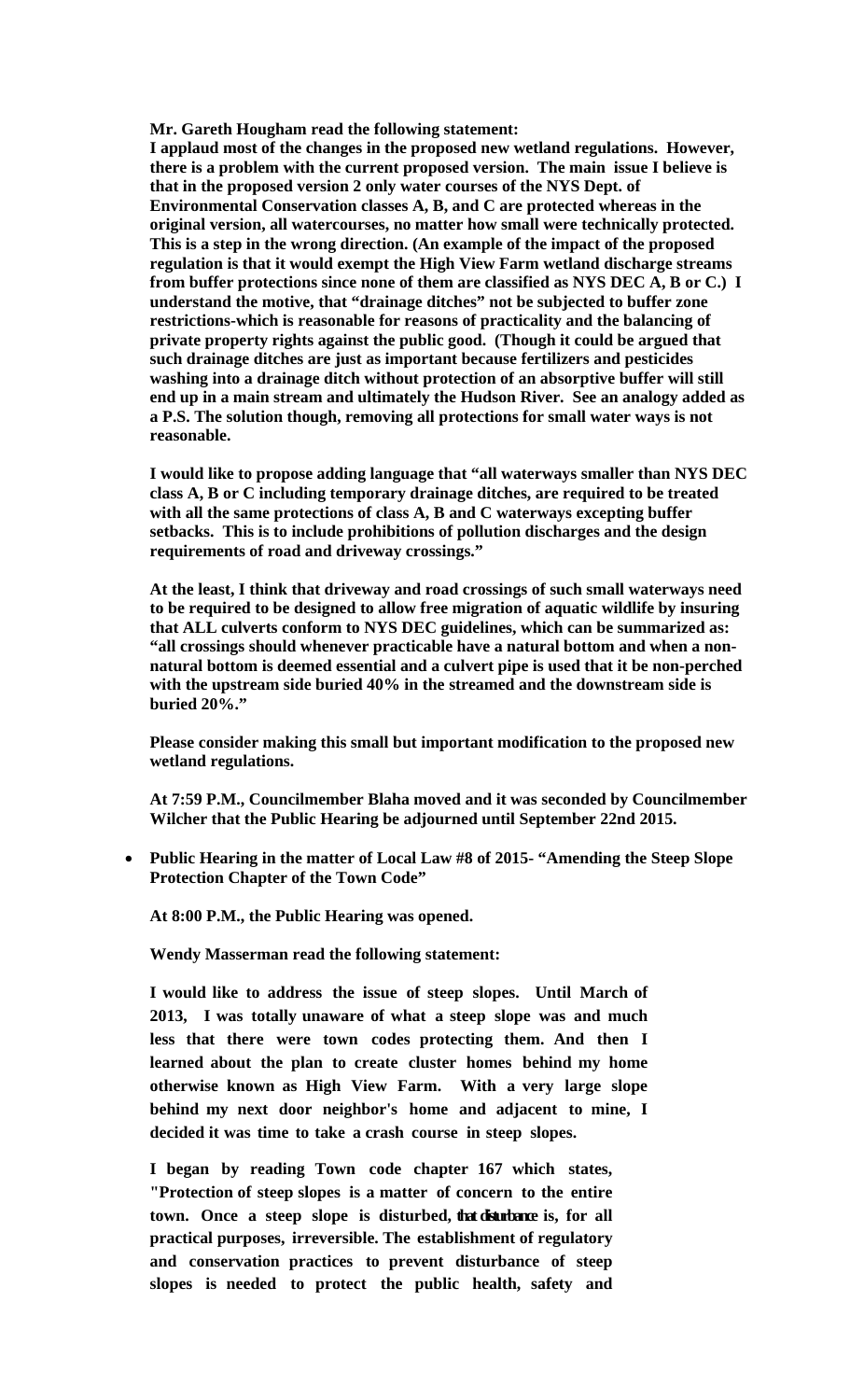**general welfare. Experience has demonstrated a need for effective protection of steep slopes, including careful review and regulation and the implementation of stringent mitigation measures where, in the opinion of the approval authority, no practicable alternative to such disturbance exist.** 

**I later learned that the slope in our backyard is 40 ft. tall and the highest point in the Town of Ossining. Any disturbance of this slope could be disastrous. This qualifies as an extremely steep slope. I also learned that there were other steep slopes throughout the property.** 

**Very quickly a group of concerned citizens got together to ensure that this property would not be overdeveloped. We called ourselves The Concerned Citizens of Ossining and-in-May of this year-I, was asked, to be the Chair.** 

**At last week's public hearing, Mr. Adam Wekstein spoke about steep slopes as they relate to High View Farm. He stated that this project's opposition, from their perspective, has morphed into these changes particularly #7 & 8.**

**I do not believe that this is true. But if our persistence in bringing environmental concerns to light, has spurred our lawmakers to update these codes, then I am pleased to have been a part of it.** 

**I hope that the Board will not allow itself to be bullied with threats of a law suit. I commend you again for making these changes.** 

**David Gordon and attorney representing Concerned Citizens of Ossining commented on both Local Law No. 8 (Amending the Steep Slope Protection Chapter of the Town Code) and Local Law 9 (Amending the Subdivision of Land and Zoning Chapters of the Town Code".) Mr. Wekstein was threatening the Town Board with legal action because these laws are unconstitutional. These types of local laws passed are not the same laws as he speaking of. He is speaking of land use laws pertaining to zoning amendments, etc. You are not wiping our 60/70/80 percent of multiple family residents. SEQRA is a broad environmental and changing the character of the Town develop ability. Protect your own work and support this legislation. As they say "No Good Deed Goes Unpunished** 

**At 8:15 P.M., Councilmember Blaha moved and it was seconded by Councilmember Wilcher that the Public Hearing be adjourned until September 22nd 2015.**

 **Public Hearing in the matter of Local Law #9 of 2015- "Amending the Subdivision of Land and Zoning Chapters of the Town Code"** 

**At 8:15 P.M., the Public Hearing was opened.** 

**At 8:16 P.M., Councilmember Wilcher moved and it was seconded by Councilmember Blah that the Public Hearing be adjourned until September 22nd 2015.**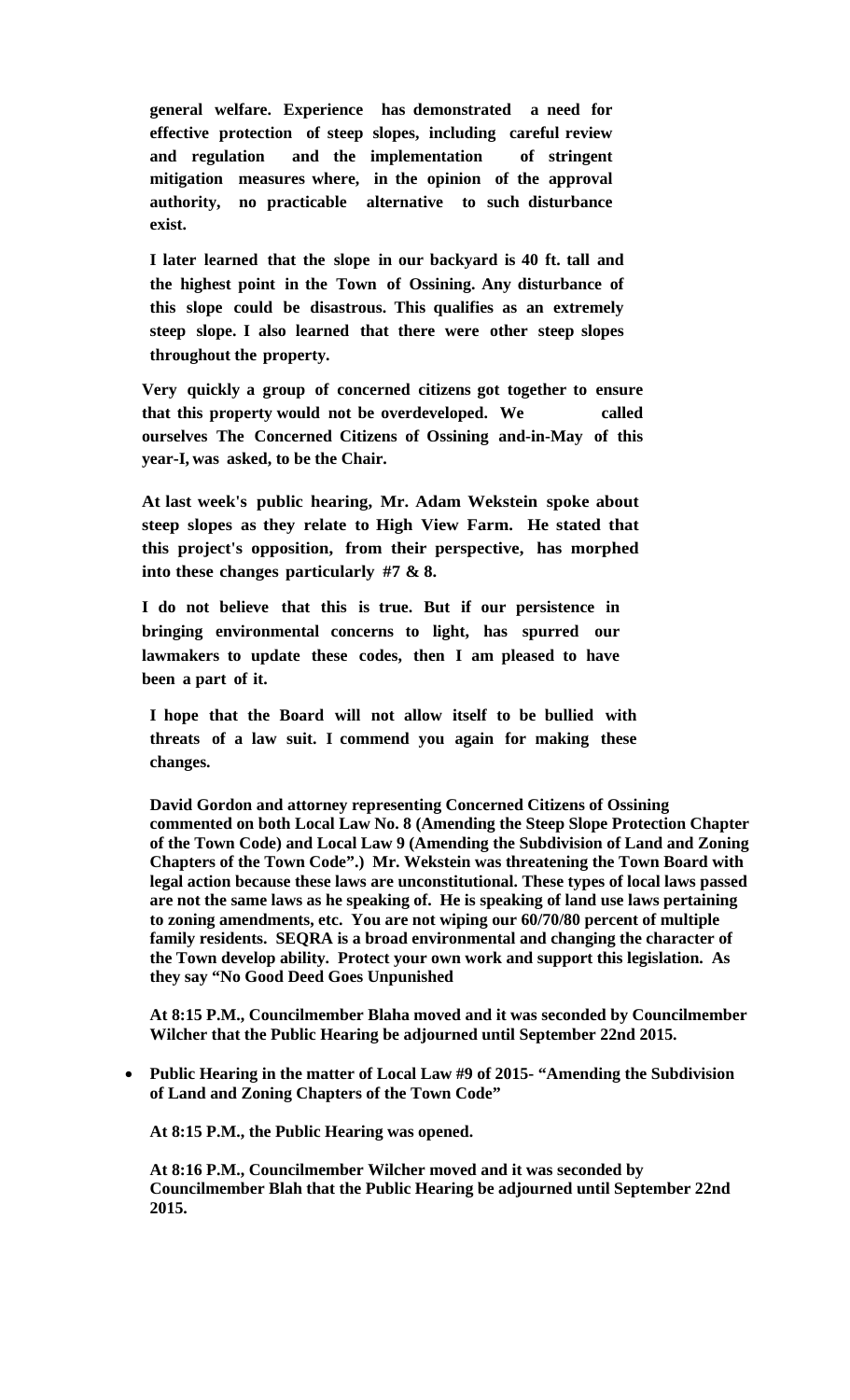## **IV. ANNOUNCEMENTS**

**Supervisor Donnelly announced the Run/Walk Ossining Matters race on Saturday, September 12, 2015 followed by Zumba/Yoga at Market Square.**

#### **V. PUBLIC COMMENT ON AGENDA ITEMS**

### **VI. BOARD RESOLUTIONS**

### **A. Approval of Voucher Detail Report**

**Councilmember Harter moved and it was seconded by Councilmember Wilcher that the following be approved:** 

**Resolved, that the Town Board of the Town of Ossining hereby approves the Voucher Detail Report dated August 25, 2015 in the amount of \$359,153.30** 

 **Motion Carried: Unanimously** 

### **B. Authorizing Town Justices and Town Supervisor to submit a grant application to New York State Office of Court Administration**

**Councilmember Wilcher moved and it was seconded by Councilmember Blaha that the following be approved:** 

**Resolved, that the Town Board of the Town of Ossining hereby authorizes the Town Justices and Town Supervisor to submit a 2016 Justice Court Assistance Program application to the New York State Office of Court Administration with a request not to exceed \$30,000.** 

 **Motion Carried: Unanimously** 

### **C. Request for Bids- Conversion of Surplus 2007 Freightliner to a Heavy Duty Dump Body**

**Councilmember Blaha moved and it was seconded by Councilmember Jeffrey that the following be approved:** 

**Resolved, that the Town Board of the Town of Ossining hereby authorizes the Town Clerk to advertise a Request for Bids for the Conversion of a Surplus 2007 Freightliner US Army Ten-Wheeler Truck Tractor into a Heavy-Duty Dump Body, and furnish and install a Duraclass Body, all according to the specifications outlined in the legal notice to bidders and bid packet. Bids shall be submitted no later than 10:00AM on Monday, October 5th, to the office of the Town Clerk.** 

## **Motion Carried: Unanimously**

### **D. Order Calling a Public Hearing in the matter of the Petition for Extension of the Ossining Consolidated Sewer District, 73 Morningside Drive**

**Councilmember Wilcher moved and it was seconded by Councilmember Harter that the following be approved:** 

**Whereas, a written petition, dated August 27th, 2015, in due form and containing the required signature, has been presented by Norah Eliasson to the Town Board of the Town of Ossining, Westchester County, New York, for the extension of the Ossining Consolidated Sewer District in said Town; and** 

**Whereas, said premises are known as 73 Morningside Drive, Ossining, New York , and also known as Section 90.15-1-6, on the Tax Map of the Town of Ossining, and**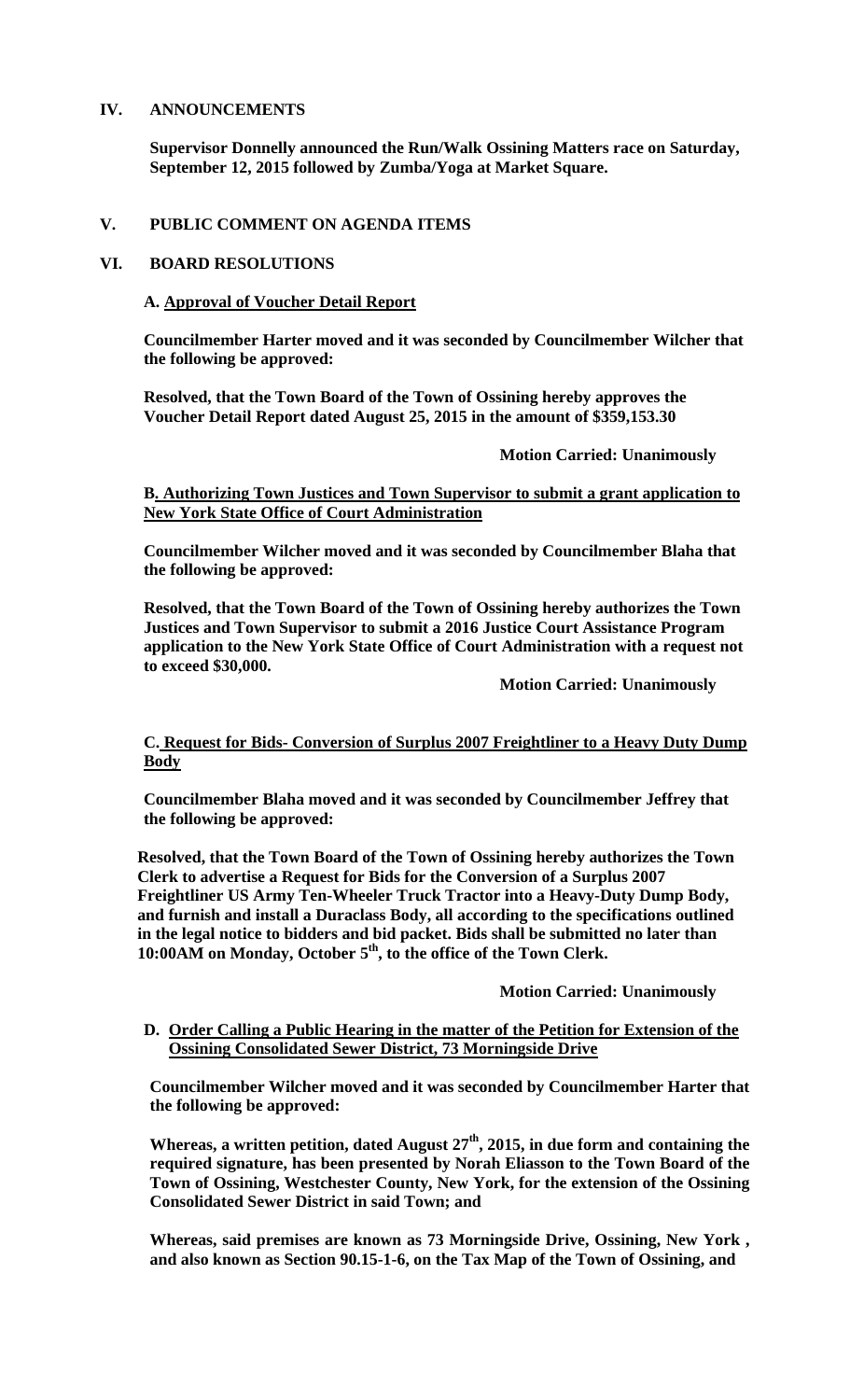**Whereas, the improvements proposed for said Sewer District Extension consist of the construction and installation of a sewer system, including sewer main, manhole and other improvements incidental thereto, all as more described in the map and plan accompanying the aforesaid petition, which map and plan are on file in the Town Clerk's Office of said Town for public inspection during regular business hours; and**

**Whereas, the cost of establishing such Sewer District Extension shall be borne entirely by the Petitioner; and**

**Whereas, it is now desired to call a Public Hearing to consider the Petition for the proposed establishment of said Sewer District Extension pursuant to Section 193 of the Town Law, as well as for purposes of determining the environmental impact of said action; Now Therefore be it**

**Ordered, by the Town Board of the Town of Ossining, Westchester County, New York, as follows:**

**Section 1: A meeting of the Town Board of the Town of Ossining, Westchester County, New York, shall be held at the Police/Court Facility, 86-88 Spring Street, In Ossining, New York, on the 22nd day of September at 7:30p.m., for the purpose of conducting a public hearing to consider the aforementioned Petition and to hear all persons interested in the subject thereof concerning the same.**

**Section 2: The Town Clerk is hereby authorized and directed to cause a certified copy of this Order to be published in The Gazette and posted in the manner provided by law.**

**Section 3: This Order shall take effect immediately.** 

#### **Motion Carried: Unanimously**

### **E. Calling for a Public Hearing in the matter of Local Law #10 of 2015- Establishment of an Architectural Review Board**

**Councilmember Blaha moved and it was seconded by Councilmember Jeffrey that the following be approved:** 

**Resolved, that the Town Board of the Town of Ossining hereby calls for a Public Hearing to be held on Tuesday, September 22nd, 2015 at 7:35 p.m. in the Police/Court facility, 86-88 Spring Street in Ossining, for the Purpose of Adding a Chapter Entitled "Architectural Review Board" to the Town Code.** 

 **Motion Carried: Unanimously** 

## **VII. CORRESPONDENCE TO BE RECEIVED AND FILED**

#### **VIII. MONTHLY REPORTS**

**Councilmember Harter moved and it was seconded by Councilmember Wilcher that the following be approved:** 

**Resolved, that the Town Board of the Town of Ossining hereby accepts the following monthly reports for the month of August 2015:** 

- **Town Clerk's Office**
- **Town Supervisor's Office**
- **G.E. Crotonville Helicopter Report**
- **Town Building Department**
- **Dale Cemetery**
- **Town Tax Receiver's Office**